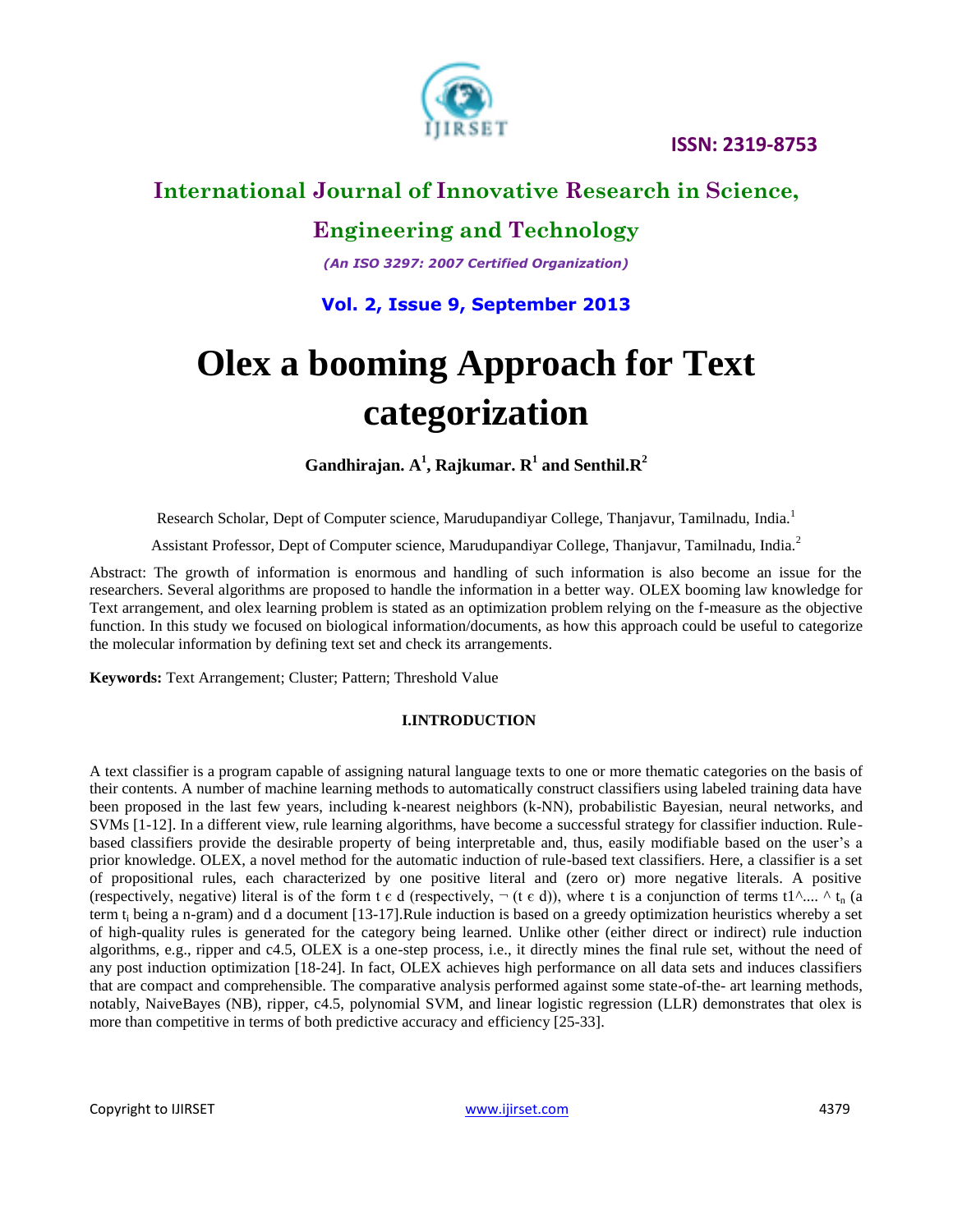

# **International Journal of Innovative Research in Science,**

# **Engineering and Technology**

*(An ISO 3297: 2007 Certified Organization)*

### **Vol. 2, Issue 9, September 2013**

### **II. DESIGN SPECIFICATION**



Fig.1 Flow diagram of Text Categorization

### **III.PROPOSED METHOD**

Removing Define words: In this module, algorithm greedy-olex is the search of a "best" classifier over the training set, for given values of the input parameters; the learning process is the search of a "best" classifier over the validation set, for all input parameters values. Then define words removed from documents all words occurring in a list of common stop words, as ill as punctuation marks and numbers. Then, it generated the stem of each of the remaining words, so that documents are represented as sets of word stems.

Finding unique words: segmented each corpus into five equalized partitions for cross validation. During each run, four partitions will be used for training, and one for validation. Each of the five combinations of one training set and one validation set is a fold. This process will be useful for finding unique words in input parameters.

Finding occurrence of words: As next process, segmented the corpus into two partitions: the known data and the unknown data. The former is used to induce the model, while the latter is used for testing. As known data are then randomly split into a training set, on which to run algorithm greedy-olex, and a validation set, on which tuning the model parameters. Performed both the above splits in such a way that each category was proportionally represented in both sets. Finally, for every corpus and training set, as scored all terms occurring in the documents of the training set.

Remove least used words using threshold: This module deals with remove the least words using threshold value. Previously, it has calculated the total number occurrence per word. With this calculation help to fix the threshold value for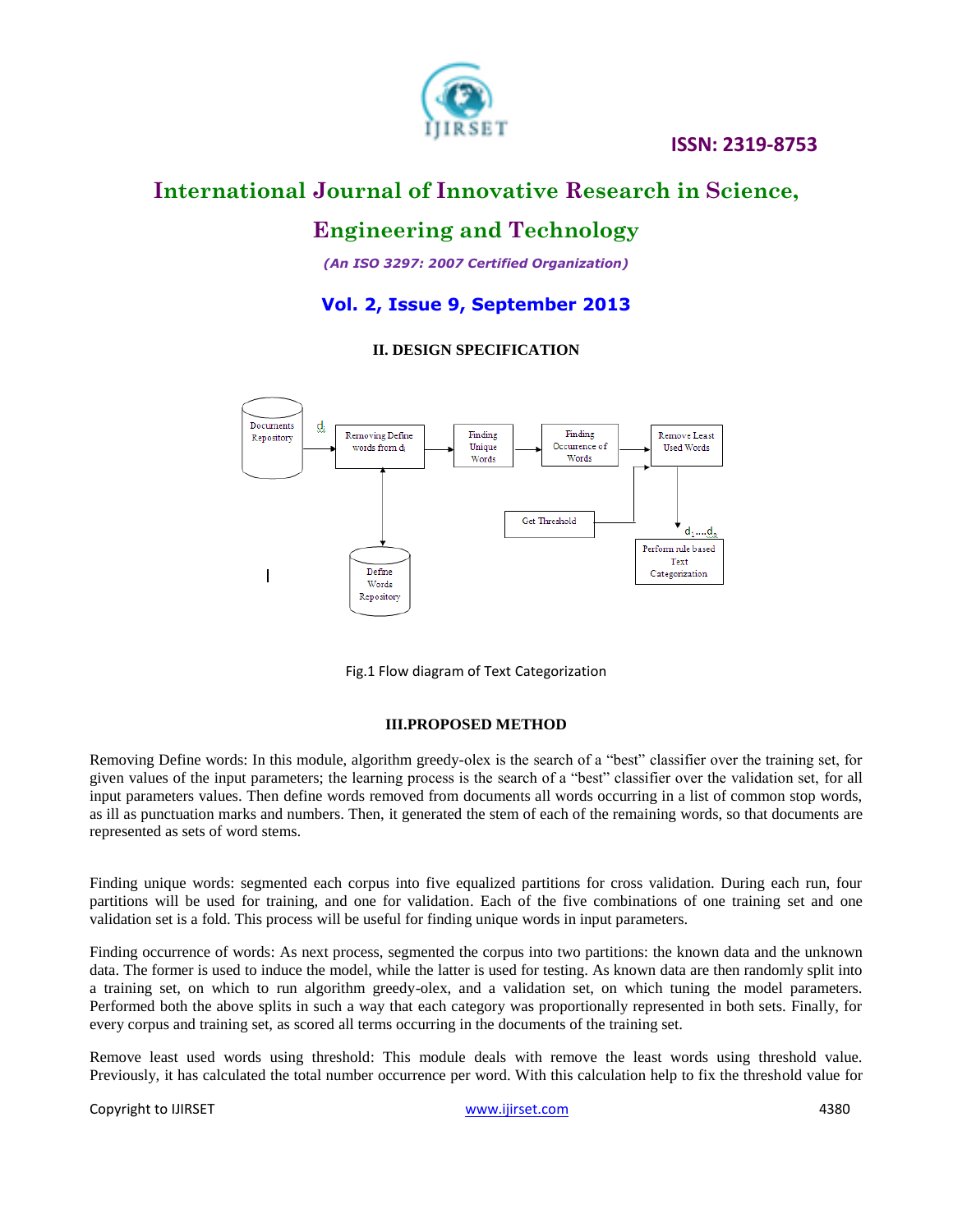

### **ISSN: 2319-8753**

# **International Journal of Innovative Research in Science, Engineering and Technology**

# *(An ISO 3297: 2007 Certified Organization)*

**Vol. 2, Issue 9, September 2013**

this process. If does remove the least used word from the database then it has to obtain the most number of occurrence words.

Perform rule based text categorization: It needs to implement the proposed technique called rule based text categorization. This technique has the ability to cluster the number of possible files with the use of most number of occurrence words.



Fig.2 Text Categorization

### **IV. CONCLUSION**

OLEX presented a novel approach to the automatic induction of rule-based text classifiers. Thus provided a formal description of the method. In particular, described the problem of determining a best set of discriminating terms for a category and proved its intractability. Then, showed how rules are derived from a given set of discriminating terms. Thus, olex predictions require testing the simultaneous presence of several terms along with the simultaneous absence of several sets of terms. While there is in the literature a wide range of rule learning algorithms, one contribution of this project is the form of the hypothesis language. All this makes olex an interesting approach for learning rule-based text classifiers from training sets.

### **REFERENCES**

[1] Agresti. A, categorical data analysis. Wiley interscience, 2002.

[2] Anthony.M and Biggs. N, computational learning theory. Cambridge univ. Press, 1992.